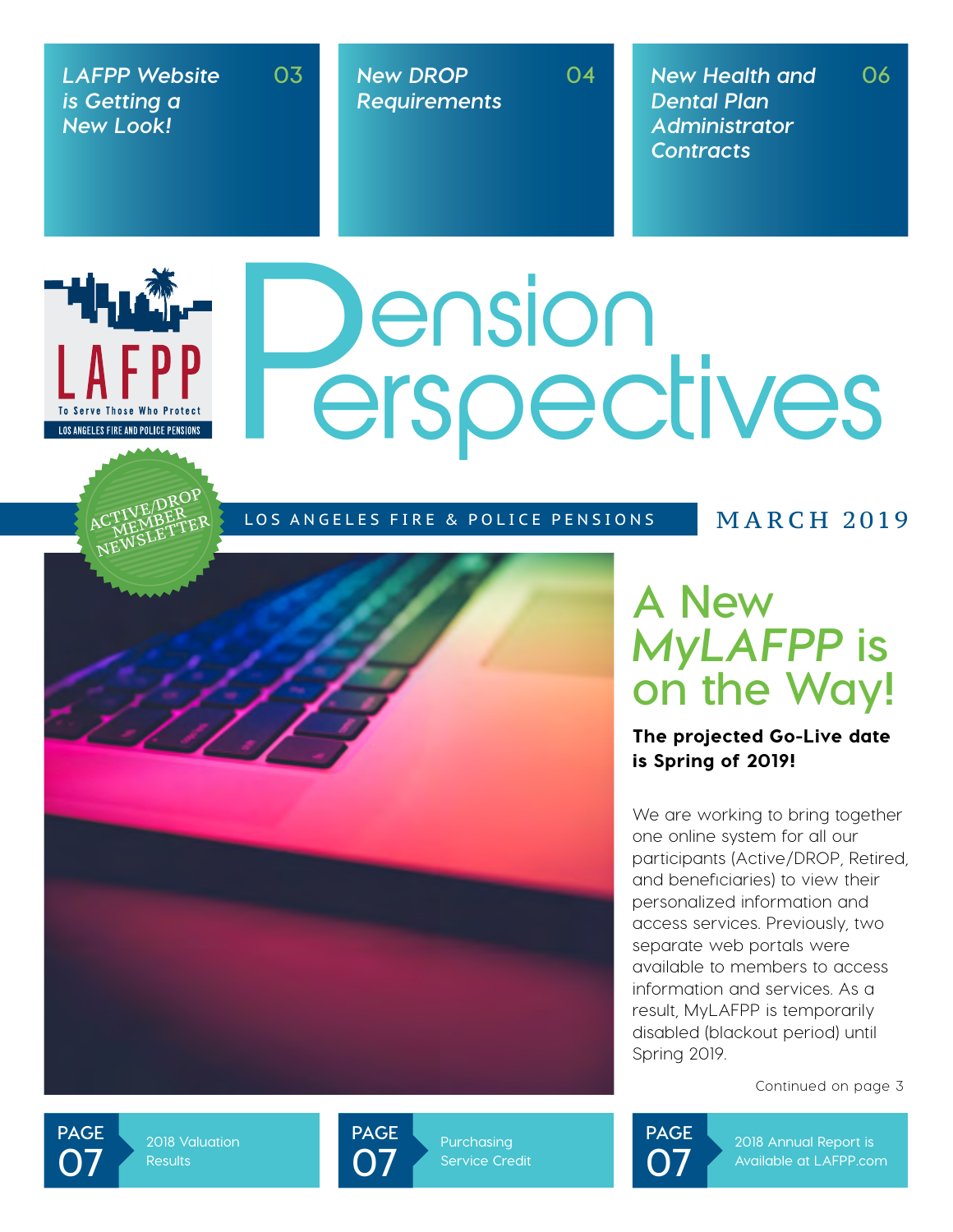## General Manager's Message



**Greetings and welcome to the Spring edition of Pension Perspectives! This edition contains a number of key articles and announcements that will keep** 

**members informed of the recent activities of LAFPP.** 

**First, we want to welcome Commissioner Paul Weber to the Board of Fire and Police Pension Commissioners. Commissioner Weber is the new Police Department Employee Member of the Board after Commissioner Robert von Voigt resigned (and retired) at the end of September 2018. LAFPP is looking forward to Commissioner Weber's tenure on the Board and we also want to wish Commissioner von Voigt the best in retirement.** 

**Additionally, we are pleased to announce the fund's rate of return for the Fiscal Year ending June 30, 2018 was 9.91% and our assets totaled \$22.3 billion at year end! For more investment and other information, please visit our website to view our 2018 LAFPP Annual Report for the fiscal year ending June 30, 2018.** 

**Staff continues to work diligently to update the new and improved MyLAFPP, our member selfservice portal. MyLAFPP will allow both Retired and Active/DROP members to log in and view their personalized pension plan information. Our goal is to present the new MyLAFPP by Spring of 2019. Look for future announcements via U.S. mail and email.**

**As always, please do not hesitate to contact us should you have questions regarding your pension benefits or retiree medical and dental plan options.**

lby Y

Ray Ciranna, General Manager

# *Inside this issue*

| 01 | NEW MYLAFPP COMING SPRING 2019!<br>.                         |
|----|--------------------------------------------------------------|
| 03 | LAFPP WEBSITE IS GETTING A NEW LOOK                          |
| 04 | <b>NEW DROP REQUIREMENTS</b>                                 |
| 06 | NEW HEALTH AND DENTAL PLAN<br><b>ADMINISTRATOR CONTRACTS</b> |
| 07 | <b>2018 VALUATION RESULTS</b>                                |
| 07 | 2018 ANNUAL REPORT IS AVAILABLE                              |
| 07 | PURCHASING SERVICE CREDIT REMINDER                           |
| 08 | <b>LAFPP QUARTERLY REVIEW</b>                                |
| 09 | <b>BOARD NEWS &amp; INFORMATION</b>                          |
| 09 | PAUL WEBER ELECTED TO THE BOARD                              |
| 11 | <b>CONTACT INFORMATION &amp; MORE</b>                        |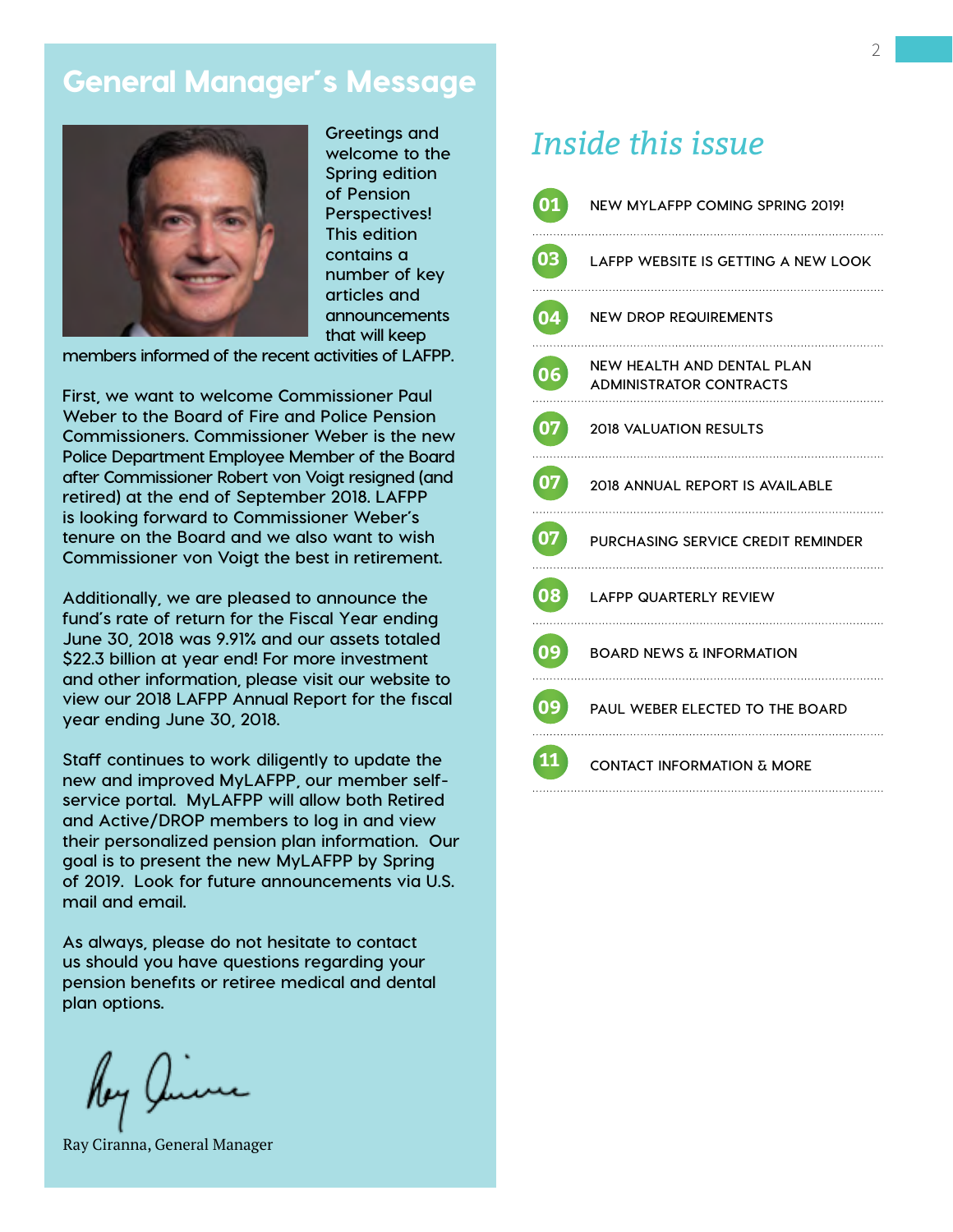# **A New** *MyLAFPP* **is on the Way!** *continued from page 1*

In the coming weeks, you will receive a special notice with instructions on how to log into MyLAFPP and the information and services that will be available to you in the new system. Be sure to keep your mailing address and email address updated with us.

For assistance with information not accessible from MyLAFPP during this blackout period, please contact the appropriate section found on page 11.

We thank you in advance for your patience and understanding as we work through the upgrade of MyLAFPP.

# **LAFPP.com is getting a New Design!**

The goal of our new website is to provide you with an easy-to-navigate design to quickly find the information you need. You will have better access to:



- Benefit information
- Current pension topics
- Newsletters, Summary Plan Descriptions, Handbooks
- Seminars, Workshops and other services offered
- Board Meeting information and news
- Investment Information and Financial Reports
- Pension benefit information videos

The new LAFPP.com will also provide access to MyLAFPP, our member self-service portal, which will be prominently displayed on the homepage.

We will continue to communicate regularly through our current website and social media accounts for any updates and information while the new website is being developed.

### **FOLLOW US**

 $\Box$  @lafirepolicepensions  $\Box$  **f** @lafpp  $\Box$  @lafpp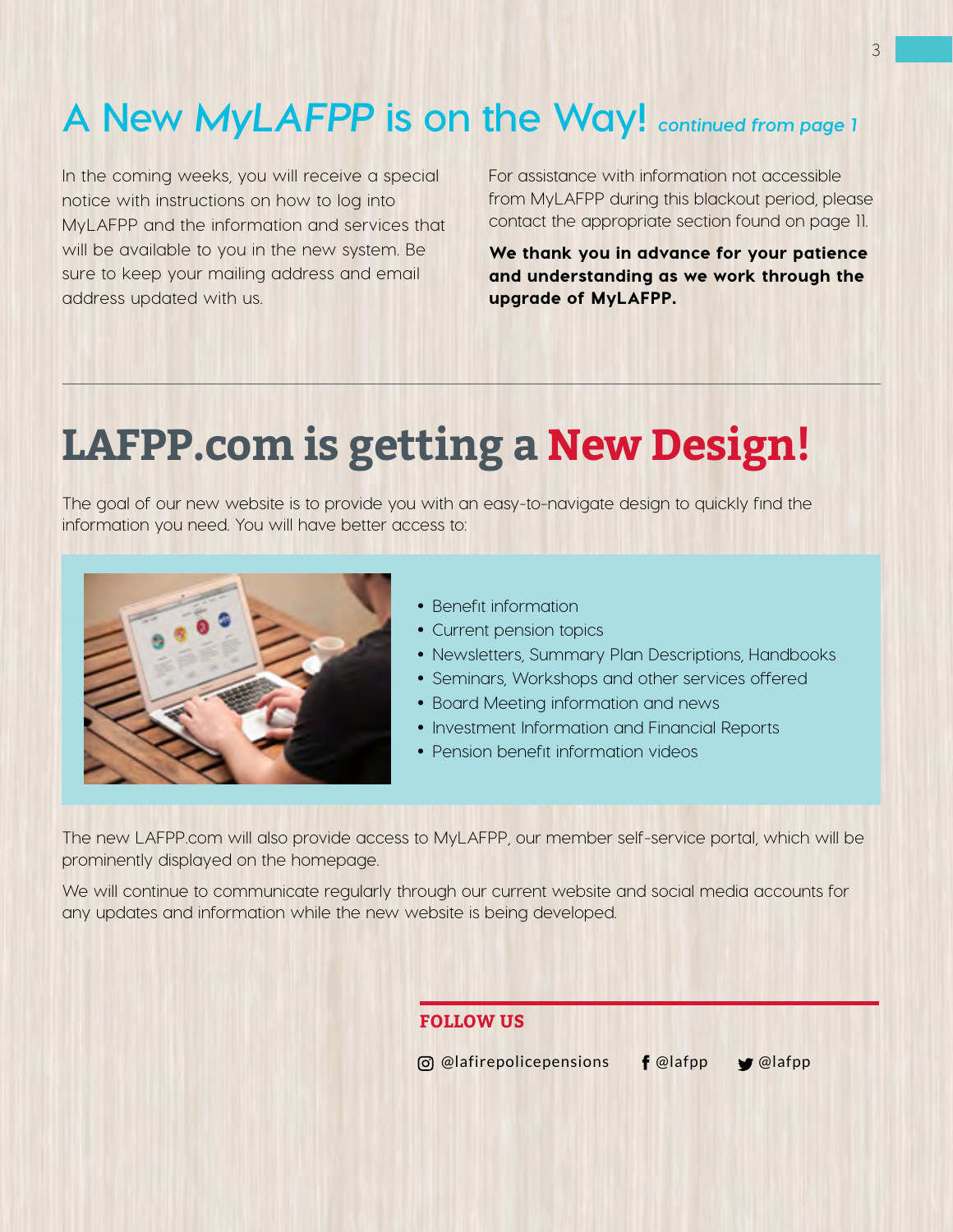# NEW DROP REQUIREMENTS

New requirements are in effect for members who enter the DROP Program on or after February 1, 2019:



- Any member who enters DROP on or after February 1, 2019, shall have his or her participation in DROP suspended for any calendar month in which he or she does not spend at least 112 hours on active duty status;
- For any participant who sustains a serious injury on duty and is admitted to the hospital for a minimum of 3 consecutive days as a direct result of that injury, participation shall not be suspended during the first 12 calendar months following the date of injury;
- Any member whose participation is suspended shall be eligible to participate in DROP for a maximum of 30 additional months beyond the original participation period. The participation period shall only be extended for as many months as the member's participation was suspended;
- No interest accrues on the DROP account following the initial 5-year/60-month participation period, including any periods of participation suspension.

# **Frequently Asked Questions**

Q. What if I am already in DROP, do these changes affect me?

A. No. The changes only affect members who enter DROP on or after February 1, 2019.

Q. Is the 112-hour active duty requirement counted in calendar or work hours?

A. Calendar hours.

Q. What time counts as a working hour?

A. You can use hours worked (HW), vacation (VC), preventative medicine (PM) and time off (TO) as part of the 112 hours. The City and labor unions have agreed on the list of timekeeping codes that will count toward the 112-hour active duty requirement.

**Q.** What time does not count as a working hour?

A. Sick time (SK), family illness (FI) and Injury on Duty/Workers' Comp time will not count towards your 112 working hours. There is an exception, however, if you are hospitalized for 3 or more days as a direct result of an on-duty injury (see above summary).

Q. Does overtime count toward my working hours?

A. You cannot use overtime toward your working hours, but if you bank your hours and take them as TO, those hours will count.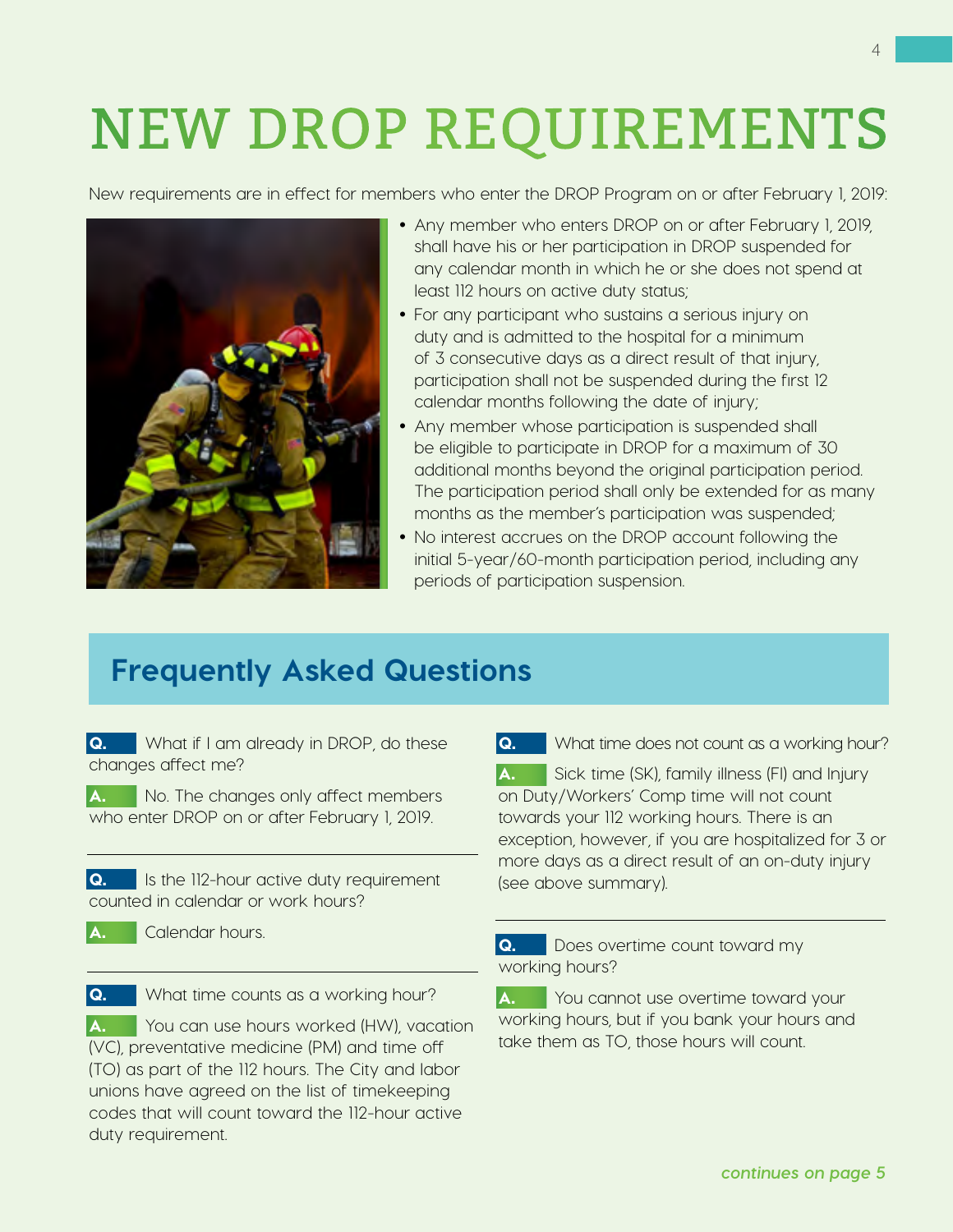Q. If I don't work the 112 hours will I be immediately terminated from the DROP Program?

A. No. A participant can work up to the full 5 years while in DROP. Within the 5 years, any month with less than 112 active duty hours is not eligible for DROP pension accrual (i.e., your participation is suspended for that month and nothing is "deposited" to your DROP account that month). The months ineligible for pension accrual can be made up at the end of the 5-year standard DROP period, for up to a maximum of 30 additional months beyond the original 5-year participation period.

Q. Where does my money go if I fail to meet the 112-hour active duty requirement?

A. While it is common to refer to DROP credit being earned in the form of a payment or check, it is not in fact a payment or a check. While in DROP, you get credit in your individual DROP account once you have earned the credit; but the actual money stays in the LAFPP trust fund. If you fail to meet the 112-hour requirement during a calendar month, your DROP account will not receive a pension credit for that month. However, the funds remain in the LAFPP trust fund.

**Q.** Will the months I make up be subject to the 5% interest?

A. No. The 5% interest is only for the first five years in DROP. Any extension beyond the five-year DROP period would not earn the 5% interest. Extensions beyond the five-year DROP period would only receive cost of living adjustments to your pension.

**Q.** Will my DROP account from the initial 5-year period continue to accrue interest while I'm making up any months?

A. No. Your DROP balance from the initial 5-year period will be frozen and not collect interest during your extended make-up time.

Q. What if I enter DROP in the middle of the month or exit DROP in the middle of the month?

A. You must be on "active duty status" for a minimum of 112 hours in a calendar month to be credited with a DROP deposit for that month, regardless if it is at the beginning or end of your DROP period.

**Q.** Will the timing of DROP payouts be impacted by these new provisions?

A. Yes, under the new provisions LAFPP must confirm with the City's payroll system (PAYSR) that you met the 112-hour active duty threshold in your final pay period. Depending upon your DROP exit date, this may delay the payout of your DROP lump sum for a *minimum of 1 month*.

Q. Will I earn interest on my DROP balance while the final pay period is being verified?

A. No. The terms for crediting interest remain unchanged. No interest accrues after a member's DROP exit effective date.

Q. If I do not agree with the changes to the DROP Program, can I appeal?

A. No. The DROP Program is an optional, voluntary program that provides LAFPP sworn members with an additional way to save for their retirement years. No member is required to participate.

For more information on the DROP Program, please visit our [DROP Information page.](https://www.lafpp.com/members/plan-details/deferred-retirement-option-plan-drop)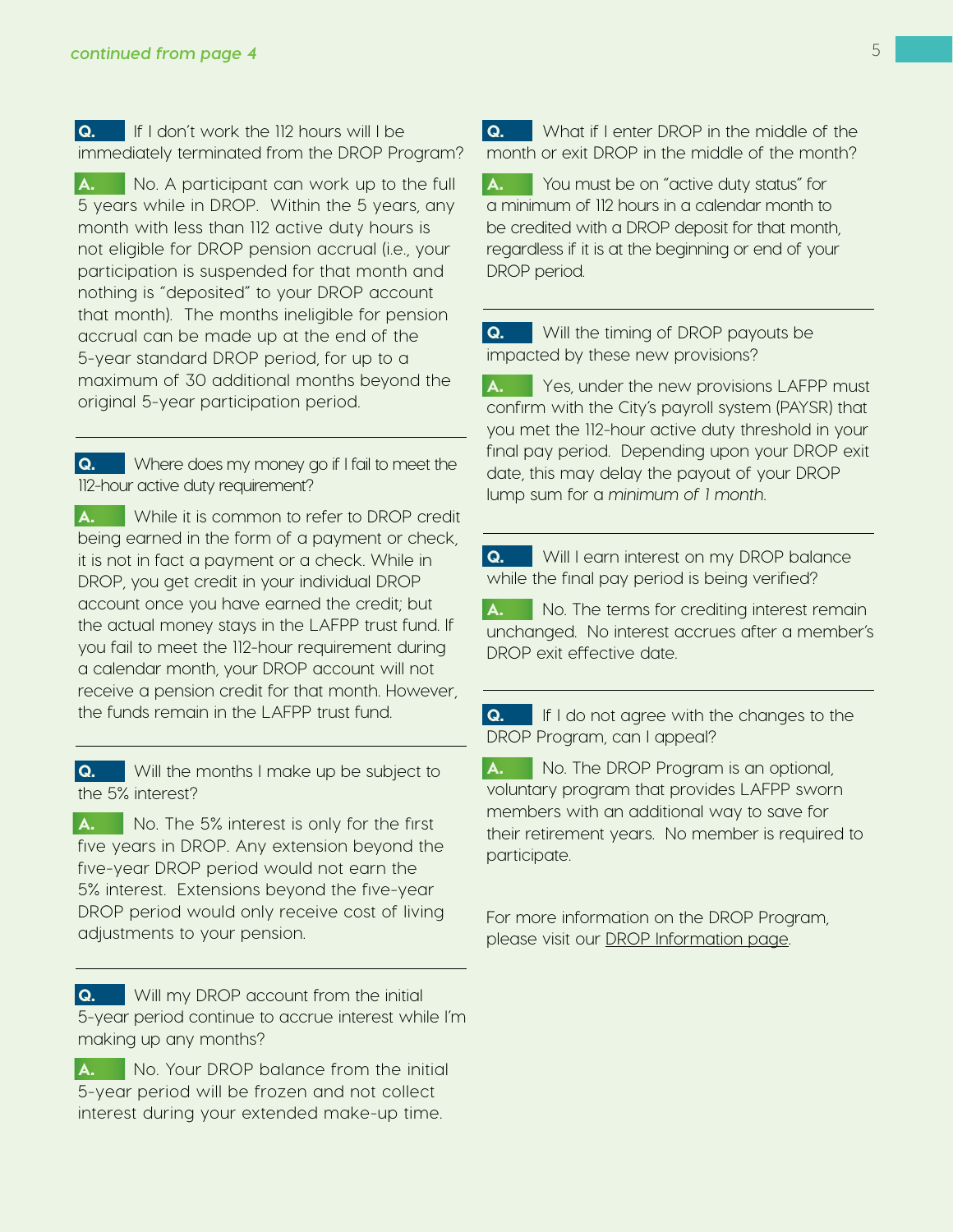

For many years, the<br>administration of he<br>and dental insurance<br>plans for LAEPP ratired administration of health and dental insurance plans for LAFPP retired members and eligible beneficiaries has been provided by the Los Angeles Firemen's Relief Association (LAFRA), the Los Angeles Police Relief Association (LAPRA), the United Firefighters of Los Angeles City (UFLAC), and the Los Angeles Police Protective League (LAPPL) via operating agreements. As of November 1, 2018, formal contracts were established with LAFRA, LAPRA, UFLAC, and LAPPL (collectively, "the Associations"), as the LAFPP Board-approved health and dental plan administrators. With the new contracts in place, for the current enrollment year, previously approved PPO, HMO, or Kaiser plans will continue to be eligible for health and/ or dental subsidies paid on a member's behalf.

LAFPP looks forward to a more solidified relationship with the Associations. Throughout the year, the Board of Fire and Police Pension Commissioners (Board) will work with the Associations to meet the contractual obligations agreed upon by all parties. New methods of communication between LAFPP and the Associations will provide tools to advance retiree health and dental benefits, as well

as improve opportunities to reduce any disparities among members. As a result, the Board will be able to provide the appropriate oversight necessary to ensure a fair and affordable healthcare program for you and your family.

One of the most significant anticipated outcomes of the new working relationship between LAFPP and the Associations is increased transparency. LAFRA, LAPRA, UFLAC, and LAPPL have agreed to present annual reports to the Board in advance of the start of each health/dental plan year. These annual reports will include critical information on the health and dental plans that each Association administers, including plan pricing and cost reimbursement, pharmaceutical benefits, plan design, and any premium and administrative fee changes. This timely information will allow the Board to consider and approve each health and dental plan as eligible for subsidies to be paid on behalf of members. All presentations will be provided in an open, publicly-noticed Board meeting so that plan participants can receive additional insight about their medical and dental plan coverage, benefit level changes, and other factors that impact their benefits.

All four Associations are anticipated to present their health and dental plans to the Board by June 30, 2019. If you are interested in attending a future retiree health/dental plan presentation, please check the LAFPP website at lafpp.com for updates and posted Board meeting agendas.

In cooperation with each Association, for further transparency, LAFPP will also have the opportunity to review claims data. All information shared will be treated with the highest level of sensitivity and confidentiality. First, and foremost, claims data will be aggregated and de-identified to ensure the privacy of members. Secondly, the majority of claims data will be provided in the form of non-individual financial reporting. Ultimately, it is the Board's hope that the provided information will confirm the value of each health and dental plan available to members, explain any inequities among plans, and support the need for any cost increases to participants and the Plan.

LAFPP has contacted each Association and is currently working with all of them to begin the claims data analysis process, as specified in their current contracts. LAFPP looks forward to working with the Associations collaboratively and effectively towards the shared goal of providing fair, highquality, affordable health plans for all LAFPP members and eligible beneficiaries.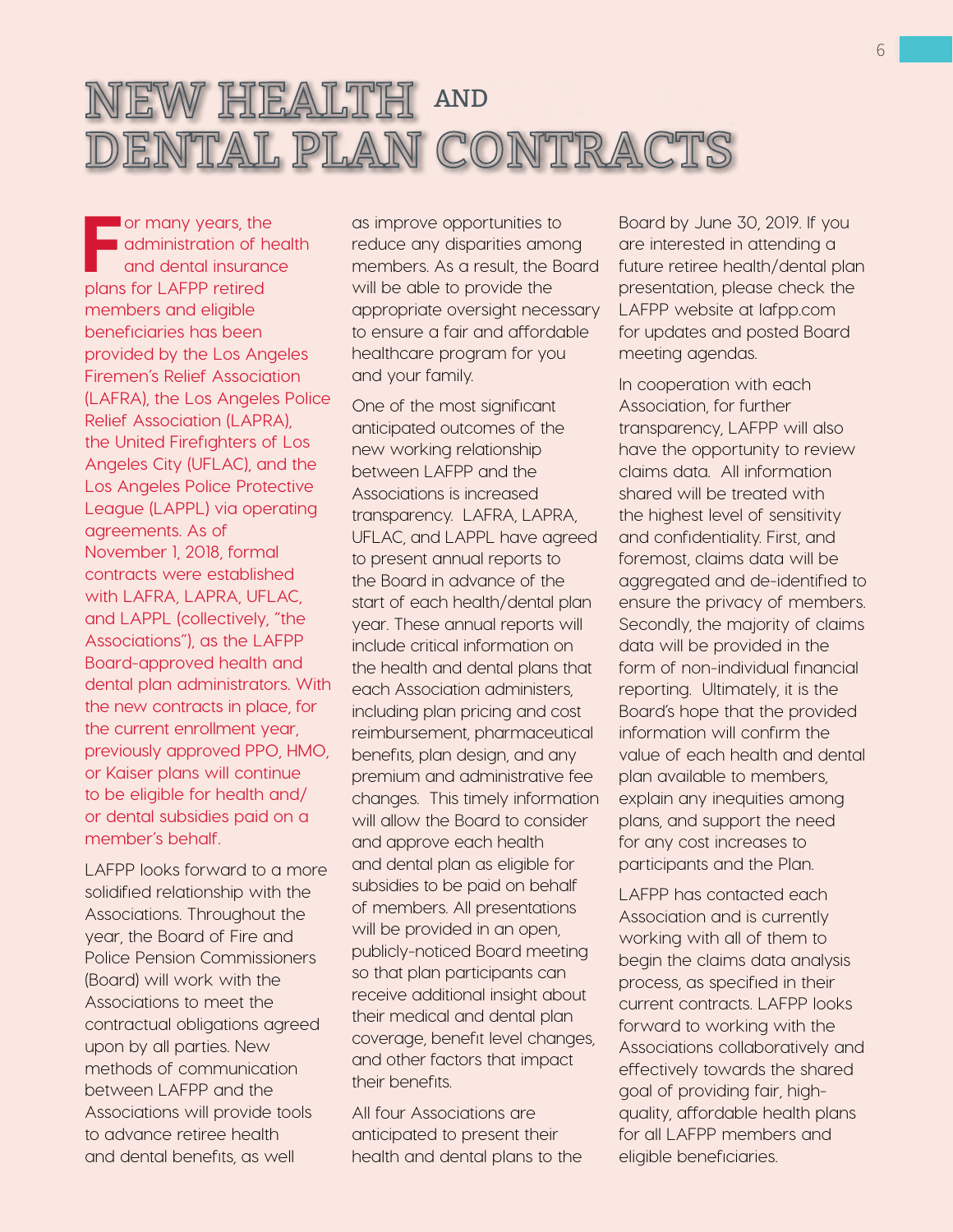# 2 0 1 8 V A L U A T I O N Results

**FRIDE OR THE FISCAL YEAR ENDING JUNE 30, 2018, ON AN ACTUARIAL BASIS, LAFPP IS 92.9% FUNDED FOR PENSION BENEFITS AND 51.3% <br>FUNDED FOR HEALTH BENEFITS, AN INCREASE OF 1.4% FOR PENSION BENEFITS AND 2% FOR HEALTH BENEFITS. OR THE FISCAL YEAR ENDING JUNE 30, 2018, ON AN ACTUARIAL BASIS, LAFPP IS 92.9% FUNDED FOR PENSION BENEFITS AND 51.3% FUNDED FOR HEALTH BENEFITS, AN INCREASE OF 1.4% FOR PENSION BENEFITS AND 2% FOR HEALTH BENEFITS. THE COMBINED FUNDED FROM THE PREVIOUS YEAR.** 

An actuarial valuation is conducted once a year to determine



whether the Plan's assets and the employer (which is the City) and member contributions are sufficient to provide member benefits.

A schedule of benefits, membership data, and a set of actuarial assumptions (e.g., life expectancy, inflation, salary increases, etc.) are used to estimate the cost of benefits. The study also includes the calculation of the City's contribution rate for the next fiscal year. The City will contribute an amount equal to: 1) the employer's share of defined entry-age normal costs (designed to fund a member's total plan benefit over the course of his/her career); 2) the percentage necessary to amortize the unfunded liability of the System (the Plan's obligations in excess of the Plan's projected assets); and 3) the amount to provide for health and dental plan subsidies.

The aggregate employer contribution rate (the City, the Harbor Department, and the Airport Department combined) for FY 2019- 20 is as follows (assumes payment is made on July 15, 2019):

### **PENSION BENEFITS – 34.37% of sworn payroll, an increase of 0.3% from FY 2018-19**

### **HEALTH BENEFITS – 12.82% of sworn payroll, an increase of 0.16% from FY 2018-19**

Based on the City's, Harbor Department's, and Airport Department's budgeted sworn payroll for FY 2018-19 of \$1.5 billion, the total employer contribution for FY 2019-20 is estimated to be \$702.2 million. The final contribution amount will be determined in late May 2019 when the budget is adopted by the Mayor and City Council. We will present the final budget to the Board on June 20, 2019.

# **2018 ANNUAL REPORT IS AVAILABLE AT LAFPP.COM**



The 2018 Annual Report for the fiscal year ending June 30, 2018, is available on our website. Please check the *Financial Reports* section of www.lafpp.com, located under the *About LAFPP* menu, to view this and other reports.

# **PURCHASE SERVICE CREDIT REMINDER**

If you are planning to retire on a service pension or enter DROP soon, you must complete all purchases of service credit prior to retirement or your DROP entry. The entire process could take 2-3 months! If you have any service purchase questions or would like a cost estimate, please contact Active Member Services at (213) 279-3140 or by email at amssection@lafpp.com.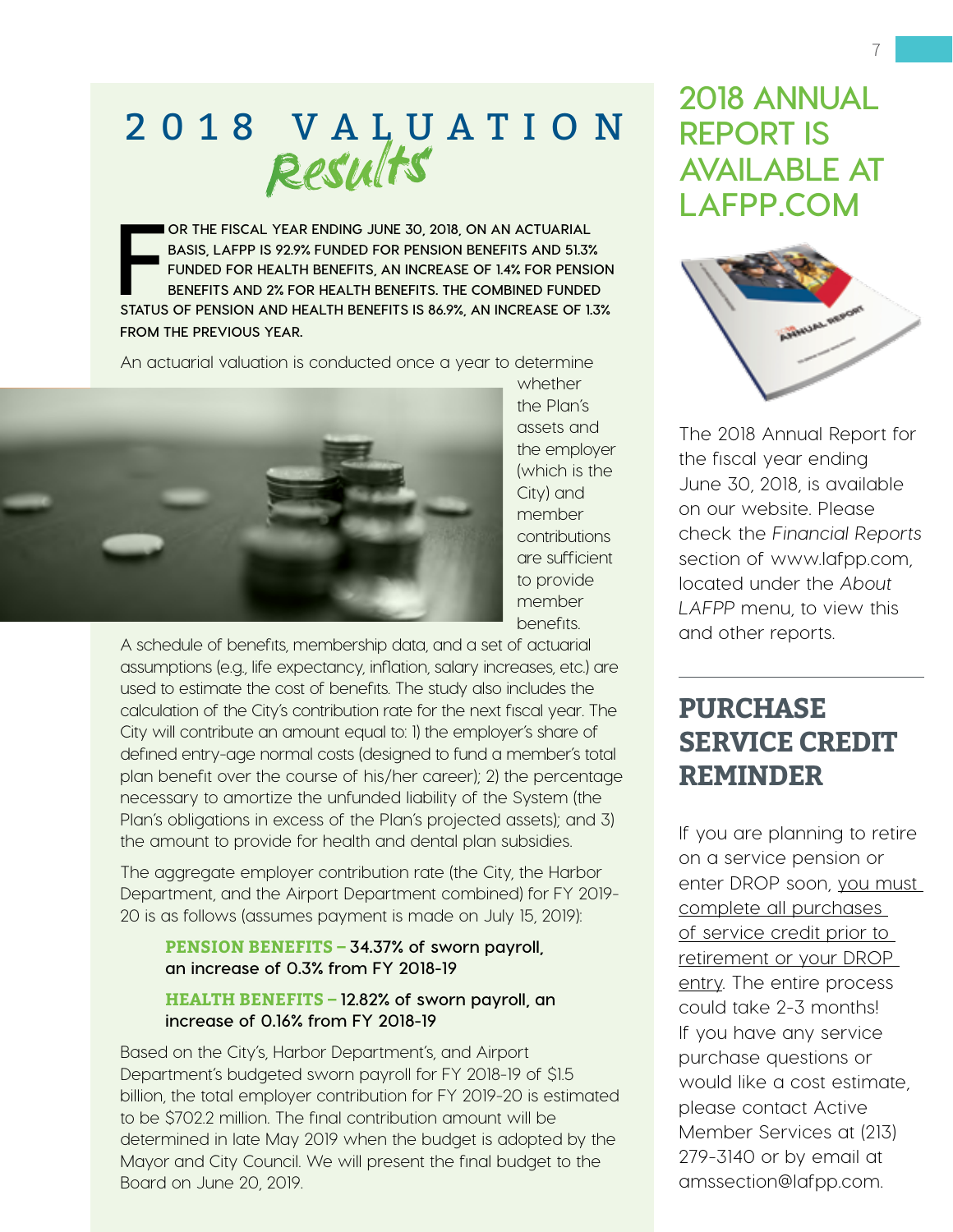



### **INVESTMENT PORTFOLIO**



### **DROP PROGRAM**

| Total Entries FY thru 12/31/2018           | 226 |
|--------------------------------------------|-----|
| Fire                                       | 74  |
| Police                                     | 152 |
| <b>Harbor Port Police</b>                  | ∩   |
| <b>Airport Police</b>                      | ∩   |
| Total Exits FY thru 12/31/2018             | 66  |
| Fire                                       | 13  |
| Police                                     | 52  |
| <b>Harbor Port Police</b>                  | 1   |
| <b>Airport Police</b>                      | ∩   |
| <b>Total Current Participants</b><br>1,604 |     |

### **MEMBERSHIP**

| <b>Total Membership</b>                | 26,180 |
|----------------------------------------|--------|
| <b>Active Members (including DROP)</b> | 13,070 |
| Service Pensioners                     | 8,655  |
| <b>Disability Pensioners</b>           | 1,987  |
| <b>Qualified Survivors</b>             | 2.468  |

*\*This information is unaudited.*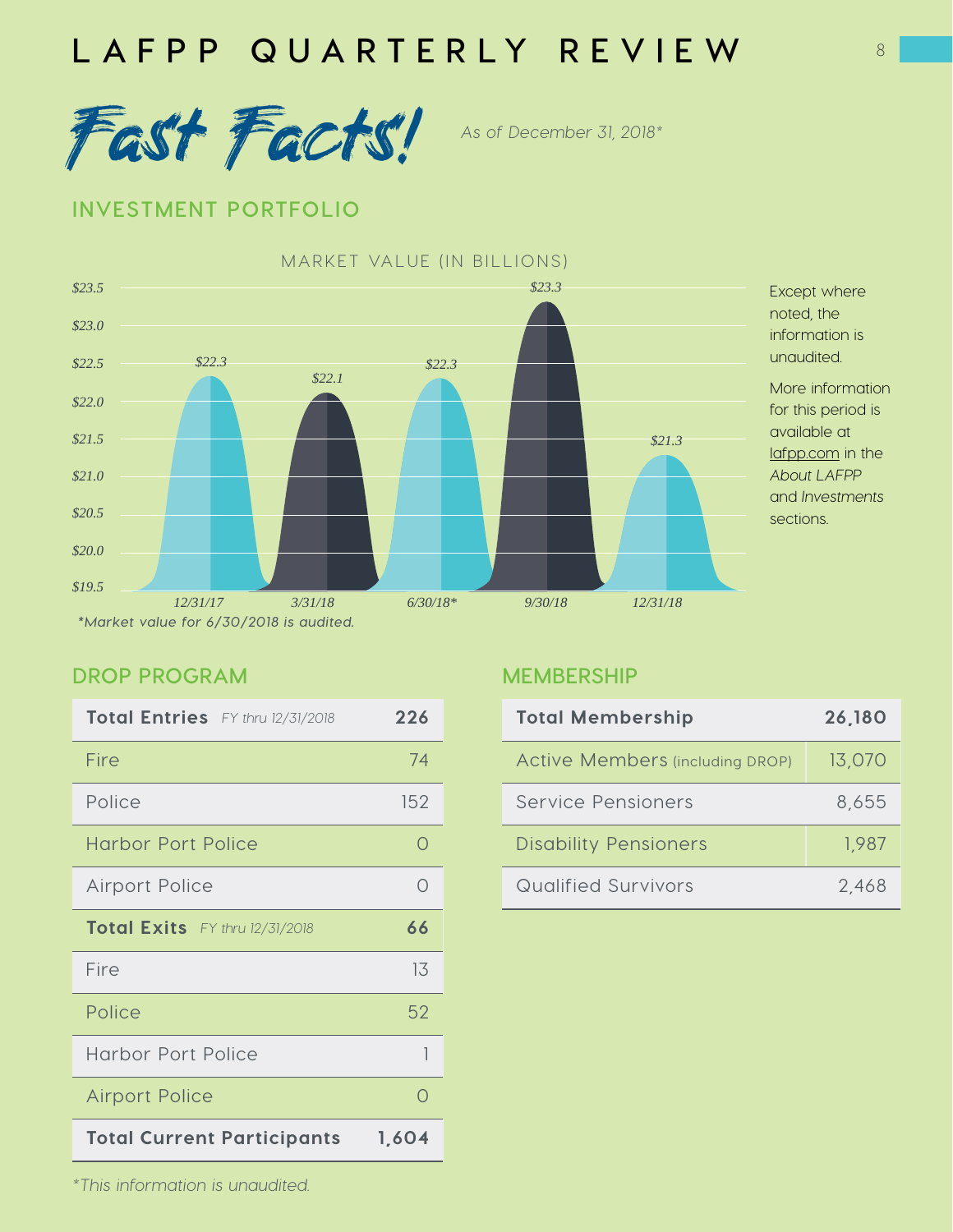# **BOARD NEWS & INFORMATION**

# SPECIAL ELECTION Results

### POLICE DEPARTMENT EMPLOYEE MEMBER OF THE BOARD

**LAFPP welcomes Commissioner Paul M. Weber, the Police Department Employee Member of the Board of Fire and Police Pension Commissioners! Commissioner Weber is a 34-year veteran of the Los Angeles Police Department and currently serves as a Captain at the Devonshire Station. On October 4, 2018, Commissioner Weber was sworn-in at the Board meeting to fulfill his fiduciary responsibilities as a Board member.**

**On August 28, 2018, a special election was held to fill the vacancy created by former Commissioner Robert von Voigt, who resigned from the Board effective September 30, 2018, as a result of his retirement from the LAPD. Commissioner Weber won a plurality of the votes cast in the special election and will serve the remaining 21 months of a 5-year term ending June 30, 2020.**

**Commissioner Weber has a strong background in public safety labor management** 

**issues. For 11 years, he was a Director with the Los Angeles Police Protective League, representing pension matters among many others, on behalf of over 9,900 dedicated and professional sworn members of the Los Angeles Police Department. For several years, he also served as the Union President.**

9

**Welcome Commissioner Weber and congratulations on your election!**

### **BOARD DIRECTORY**

**The Board of Fire and Police Pension Commissioners consists of nine members: five members appointed by the Mayor and four members elected by active and retired Plan members. In governing the System, the Board is committed to acting in strict accordance with its fiduciary duties, including those of prudence, loyalty and care.** 

#### COMMISSIONER APPOINTED/ELECTED TERM EXPIRATION

**Corinne T. Babcock PRESIDENT** Appointed by the Mayor June 30, 2019 Adam Nathanson vice PRESIDENT Appointed by the Mayor June 30, 2020 **George V. Aliano** Elected by Retired Police Members June 30, 2019 **Kenneth E. Buzzell** Elected by Retired Fire Members June 30, 2020 **Ruben Navarro Elected by Active Fire Members** June 30, 2022 **Brian Pendleton Appointed by the Mayor June 30, 2023 Pedram Salimpour, MD** Appointed by the Mayor June 30, 2022 **Belinda M. Vega** Appointed by the Mayor Appointed by the Mayor June 30, 2021 **Paul M. Weber Elected by Active Police Members** June 30, 2020

**For additional Board information, please visit www.lafpp.com/board.**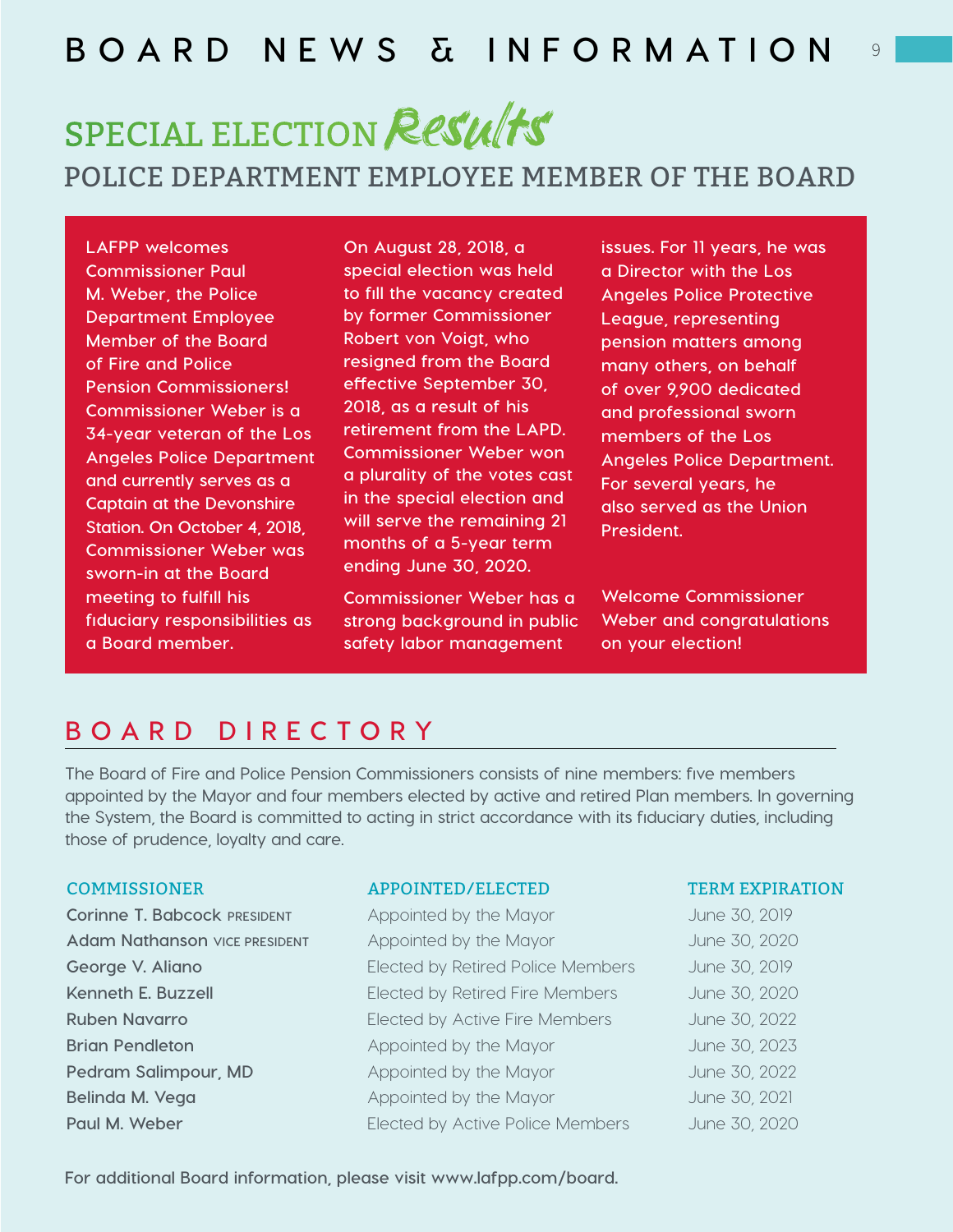# **2019 CALENDAR**

### **HOLIDAY SCHEDULE**

May 27 Memorial Day September 2 Labor Day November 11 Veterans Day November 28–29 Thanksgiving December 25 Christmas Day

July 4 Independence Day October 14 Indigenous Peoples Day

**Our offices will be closed on these holidays, but you can still find information on our website.**

### **BOARD MEETINGS**

April 4 & 18 May 2 & 16 June 6 & 20 July 3\* & 18 August 1 & 15

September 5 & 19 October 3 & 17 November 7 & 21 December 5 & 19

**Please check the** *Board of Administration* **section of lafpp.com/calendar/month for meeting information.** 

\*Special Board Meeting



10